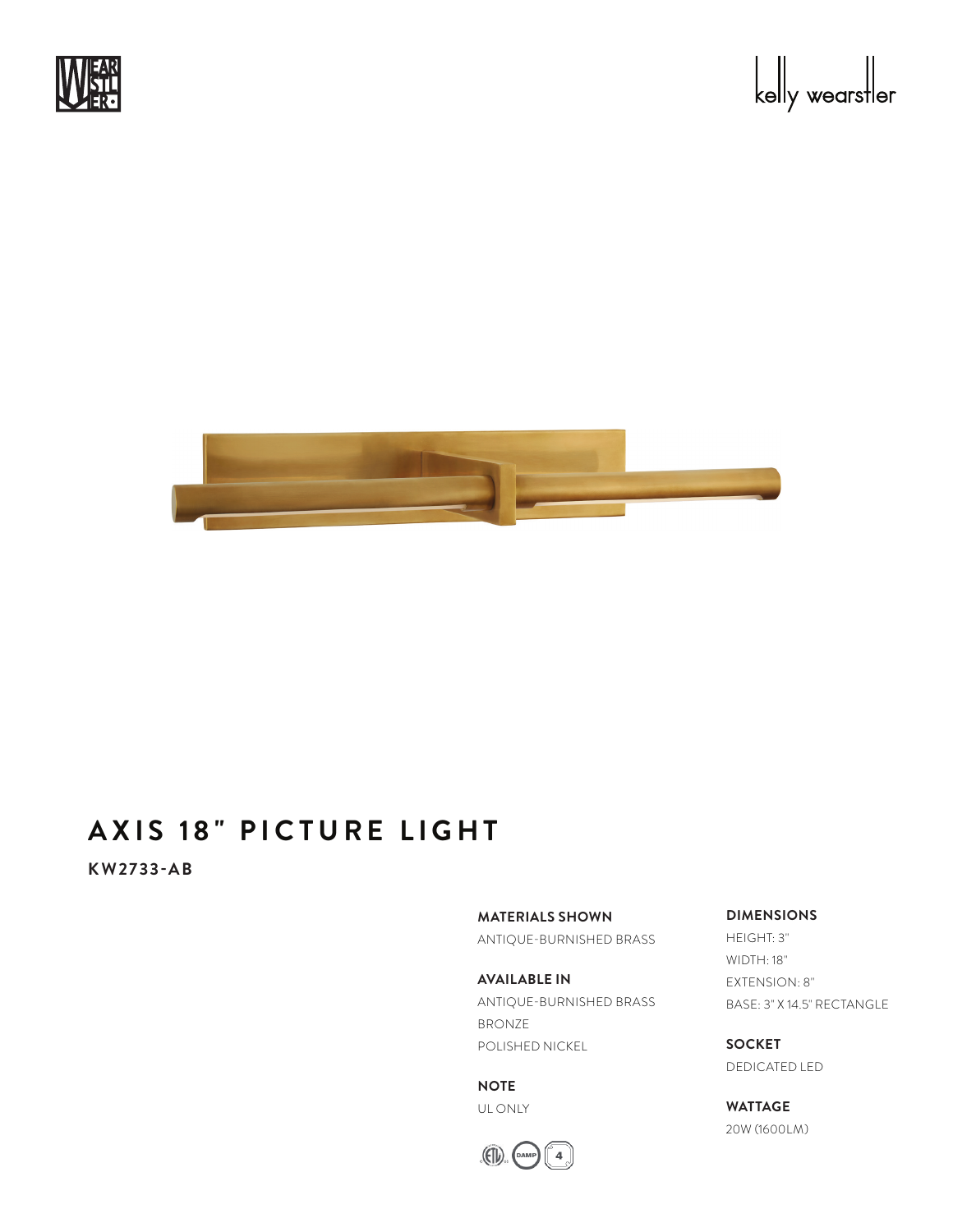





## **AXIS 18" PICTURE LIGHT**

**KW2733-BZ**

**MATERIALS SHOWN**

BRONZE

**AVAILABLE IN** ANTIQUE-BURNISHED BRASS BRONZE POLISHED NICKEL

**NOTE** UL ONLY



#### **DIMENSIONS**

HEIGHT: 3" WIDTH: 18" EXTENSION: 8" BASE: 3" X 14.5" RECTANGLE

**SOCKET** DEDICATED LED

**WATTAGE** 20W (1600LM)